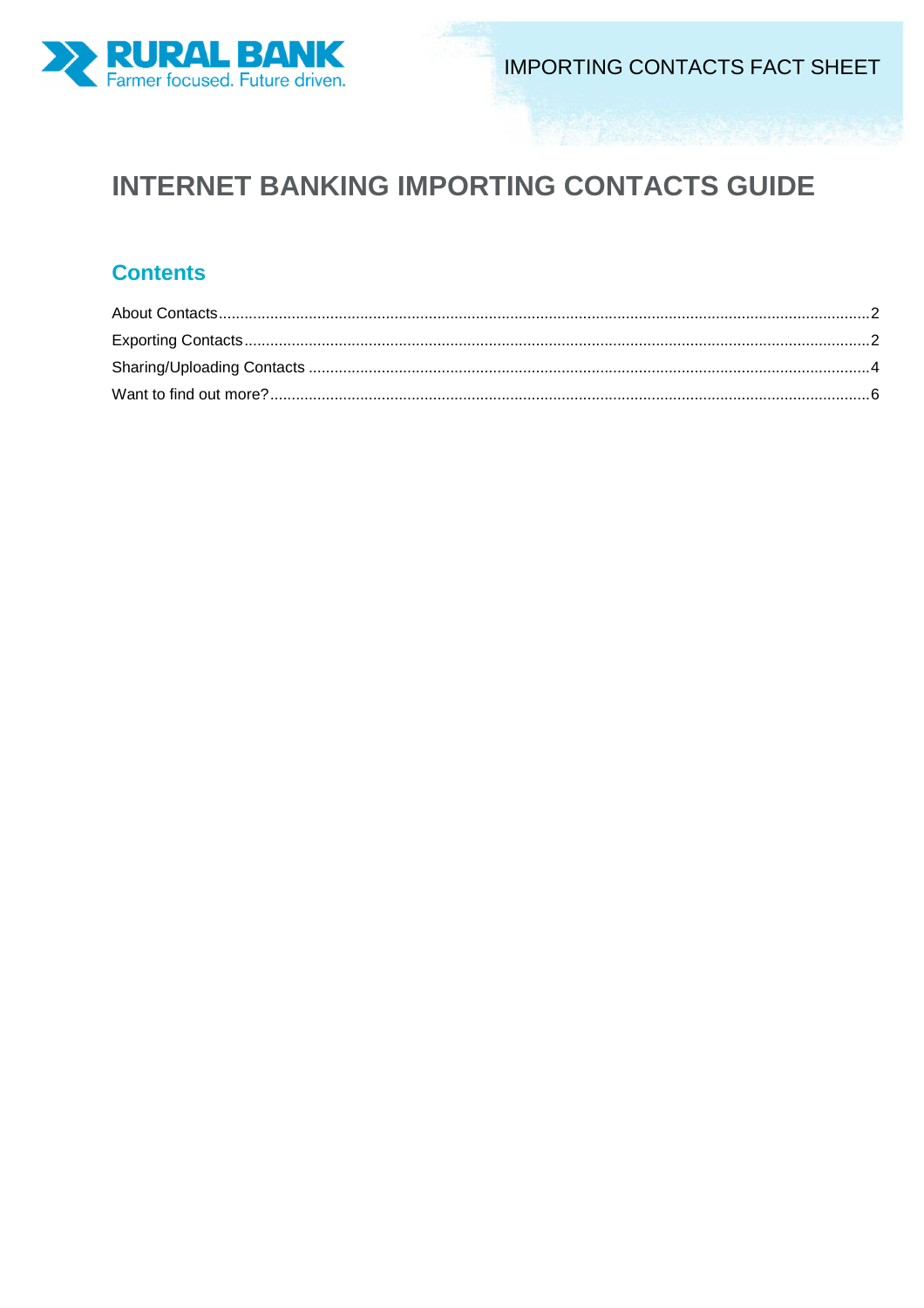

#### **About Contacts**

The contacts section of Internet Banking is where you will find your BPAY and Pay Anyone accounts. These contacts are unique to your login, however you can share your contacts with other Internet Banking users by exporting your contacts.

#### **Exporting Contacts**

Please note, that you can only export your contacts from the desktop version of Internet Banking.

To view your contacts, click on the **"Contacts"** link.



You will then see your list of contacts. Click on the **"Download contacts"** link, which is located at the bottom of your contact list.



Proudly part of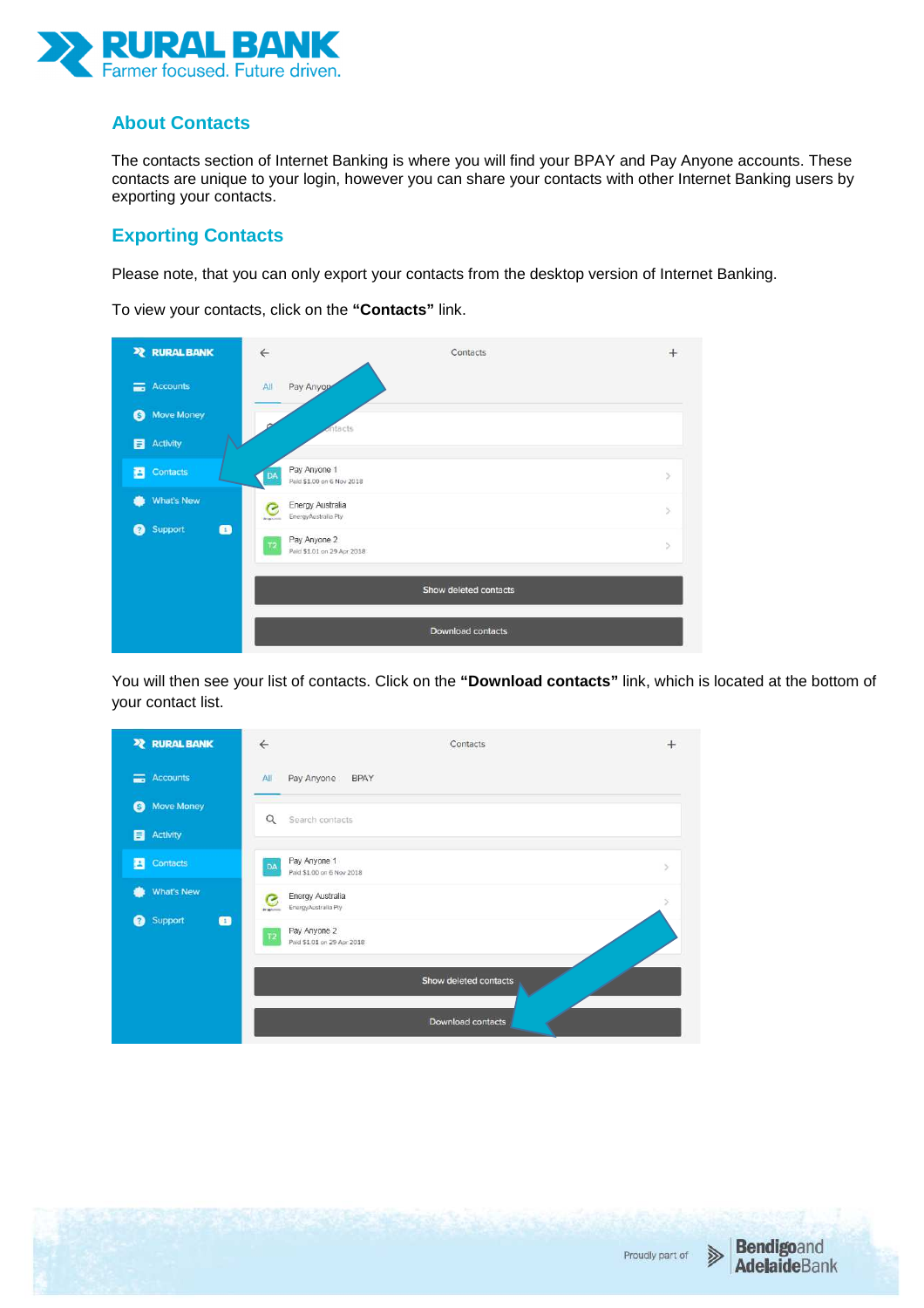

You will then see list of your contacts. Each contact has a tick box next to them. Select the contacts that you would like to share. If you would like to export all your contacts, click on the **"Select All Contacts"** link. Then click on **"Download Contacts"**. Your contacts will then be downloaded as a "CSV" file.

Save this file to your computer. The file contains the names and details of the accounts associated with your login. Please note that for security reasons, you can only upload Contacts files that were downloaded from Internet Banking and have not been modified.

| <b>PE RURAL BANK</b>      | $\leftarrow$<br>Select Contacts To Download                                                                                                                                                                     |                   |
|---------------------------|-----------------------------------------------------------------------------------------------------------------------------------------------------------------------------------------------------------------|-------------------|
| Accounts                  | How Download Contacts Works<br>۰                                                                                                                                                                                |                   |
| Move Money<br>◉           | Download selected BPAY (excluding billers with editable CRNs), Pay Anyone and PayID Contacts to a CSV file.<br>Others can then upload your contacts if you send them your Contacts CSV file without editing it. |                   |
| <b>El</b> Activity        |                                                                                                                                                                                                                 |                   |
| 召<br>Contacts             | <b>Select All Contacts</b>                                                                                                                                                                                      |                   |
| What's New<br>۰           | Pay Anyone 1<br>DA                                                                                                                                                                                              | ☑                 |
| Support<br>$\bullet$<br>๑ | G<br>Energy Australia<br><b>BE HARVESTED</b>                                                                                                                                                                    | $\overline{\vee}$ |
|                           | Pay Anyone 2<br>ТD                                                                                                                                                                                              |                   |
|                           | <b>Download 2 Contacts</b>                                                                                                                                                                                      |                   |
|                           |                                                                                                                                                                                                                 |                   |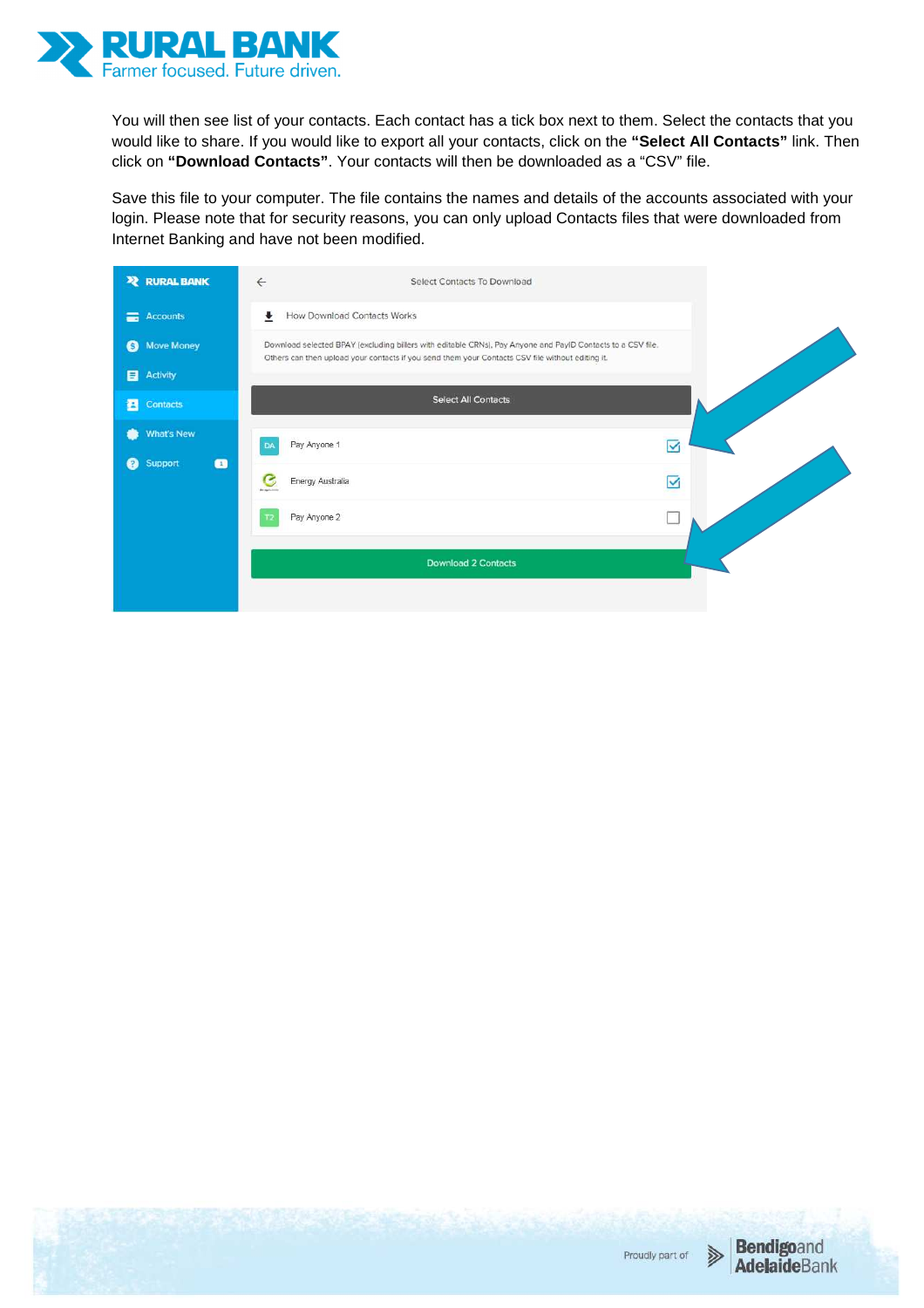

### **Sharing/Uploading Contacts**

To upload contacts, select **"Contacts"**, then click on "+" in the top right-hand corner.

| <b>22 RURAL BANK</b>        | $\leftarrow$                                                    | Contacts              | $+$ |
|-----------------------------|-----------------------------------------------------------------|-----------------------|-----|
| $\equiv$<br><b>Accounts</b> | All<br>Pay Any                                                  |                       |     |
| <b>Move Money</b><br>6      | contacts                                                        |                       |     |
| 8<br><b>Activity</b>        |                                                                 |                       |     |
| 召<br>Contacts               | Pay Anyone 1<br>DA<br>Paid \$1.00 on 6 Nov 2018                 |                       | y   |
| <b>What's New</b><br>æ      | Energy Australia<br>C<br>EnergyAustralia Pty<br><b>Programm</b> |                       | ×   |
| Support<br>€<br>❷           | Pay Anyone 2<br>T2<br>Paid \$1.01 on 29 Apr 2018                |                       | ×   |
|                             |                                                                 | Show deleted contacts |     |
|                             |                                                                 | Download contacts     |     |

You will then be provided with several options for adding contacts. Select the **"Upload Contacts"** link, then select the **"Choose File"** button.

| <b>2 RURAL BANK</b>                         | $\leftarrow$<br><b>Upload Contacts</b>                                                                           |
|---------------------------------------------|------------------------------------------------------------------------------------------------------------------|
| <b>Accounts</b><br>言                        | Pay Anyone<br><b>Upload Contacts</b><br><b>BPAY</b><br>PayID                                                     |
| <b>Move Money</b><br>(S                     | Downloaded Files Only<br>A                                                                                       |
| <b>Activity</b><br>Ε                        | For security reasons, you can only upload Contacts files that were downloaded from Internet Banking and have not |
| Contacts<br>t.                              | been modified.                                                                                                   |
| <b>What's New</b>                           | <b>Select Contacts CSV</b>                                                                                       |
| Support<br>$\blacksquare$<br>$\overline{?}$ | 血<br>Choose File No file chosen                                                                                  |
|                                             | Enter your security token                                                                                        |
|                                             | 1268                                                                                                             |
|                                             |                                                                                                                  |
|                                             | <b>Upload</b>                                                                                                    |
|                                             |                                                                                                                  |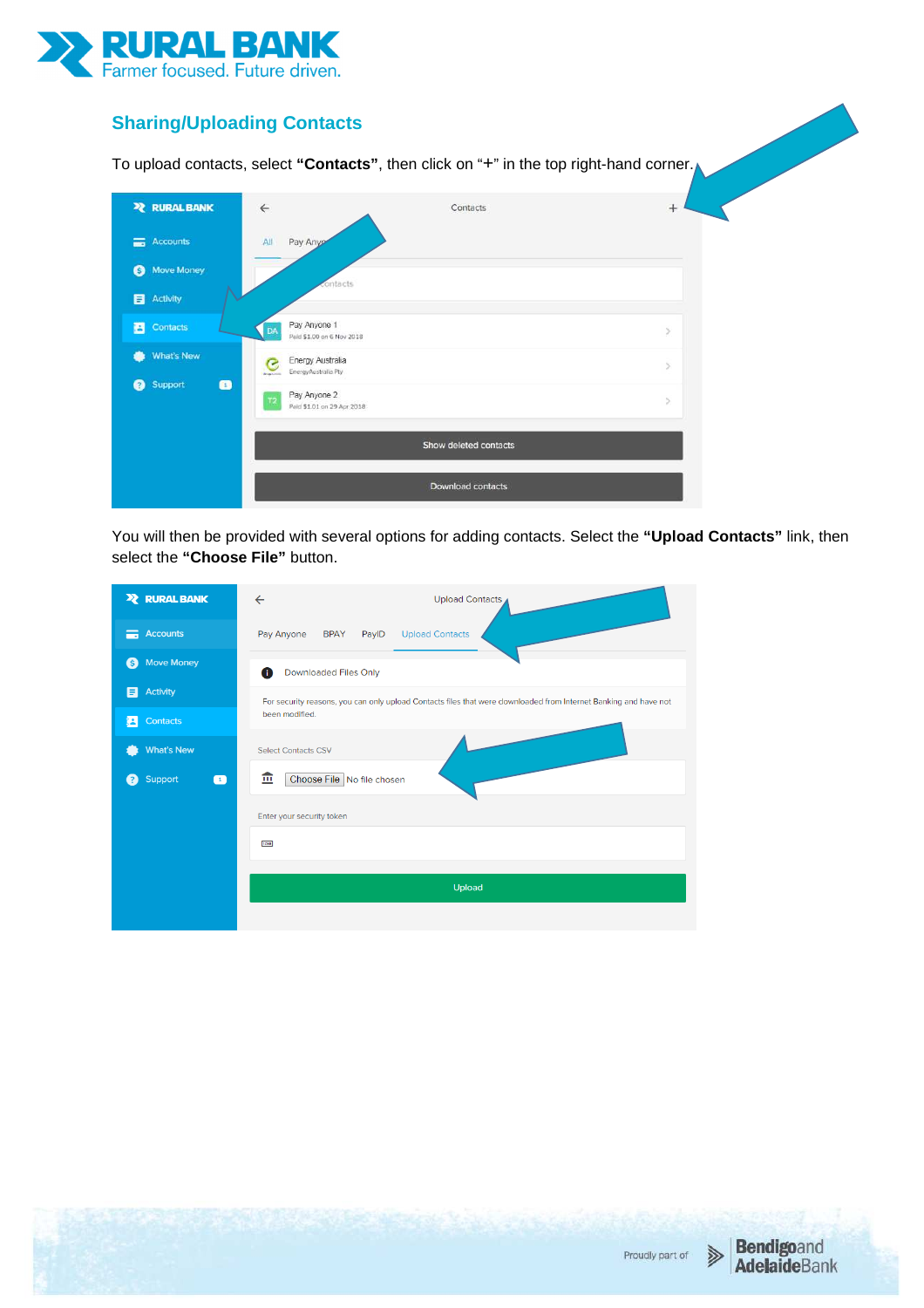

You will then be prompted to upload your contacts. Browse the folders on your computer to find the location of the file, then select the contacts file.

| <b>RURAL BANK</b><br>$\overline{\mathbf{z}}$ | $\leftarrow$                                                    | <b>Upload Contacts</b>                                                    |
|----------------------------------------------|-----------------------------------------------------------------|---------------------------------------------------------------------------|
| Accounts<br>$=$                              | <b>Open</b><br>Contacts-InternetBanking<br>$\Theta$             | $\vert x \vert$<br>• Co Search Contacts-Inter<br>$\vert P \vert$          |
| Move Money<br>€                              | New folder<br>Organize -                                        | $\mathbb{R}$ . To                                                         |
| 目<br>Activity                                | Name -<br>Favorites<br>Desktop                                  | Type<br><b>Sze</b>                                                        |
| 目<br><b>Contacts</b>                         | <b>B</b> <sup>d</sup> contacts<br>Downloads<br>Recent Places    | 21/08/2019 10:43<br>Microsoft Excel Co<br>1 KB                            |
| What's New<br>G                              |                                                                 |                                                                           |
| Support<br>◙                                 |                                                                 |                                                                           |
|                                              | Libraries<br><b>Documents</b><br>$M$ usic<br>Pictures<br>Videos |                                                                           |
|                                              | Computer<br>$\mathbb{Q}$ OSDisk (C:)<br>$-1$                    | $\bullet$                                                                 |
|                                              | File name: contacts (1)                                         | $\overline{\phantom{a}}$<br>Microsoft Excel Comma Sep -<br>Cancel<br>Open |

You will then need to enter your security token. Once entered, click on upload. Your contacts will now be uploaded.

| <b>X</b> RURAL BANK                         | <b>Upload Contacts</b><br>$\leftarrow$                                                                           |
|---------------------------------------------|------------------------------------------------------------------------------------------------------------------|
| <b>Accounts</b><br>A                        | Pay Anyone<br><b>Upload Contacts</b><br><b>BPAY</b><br>PaylD                                                     |
| <b>Move Money</b><br>(S)                    | <b>Downloaded Files Only</b><br>A                                                                                |
| <b>Activity</b><br>E                        | For security reasons, you can only upload Contacts files that were downloaded from Internet Banking and have not |
| <b>Contacts</b><br>E A                      | been modified.                                                                                                   |
| <b>What's New</b>                           | <b>Select Contacts CSV</b>                                                                                       |
| Support<br>$\blacksquare$<br>$\overline{?}$ | 血<br>Choose File contacts.csv                                                                                    |
|                                             | Enter your security token                                                                                        |
|                                             | 1268                                                                                                             |
|                                             | <b>Upload</b>                                                                                                    |

You will now be able to see these new contacts when you click on the **"Contacts"** link.